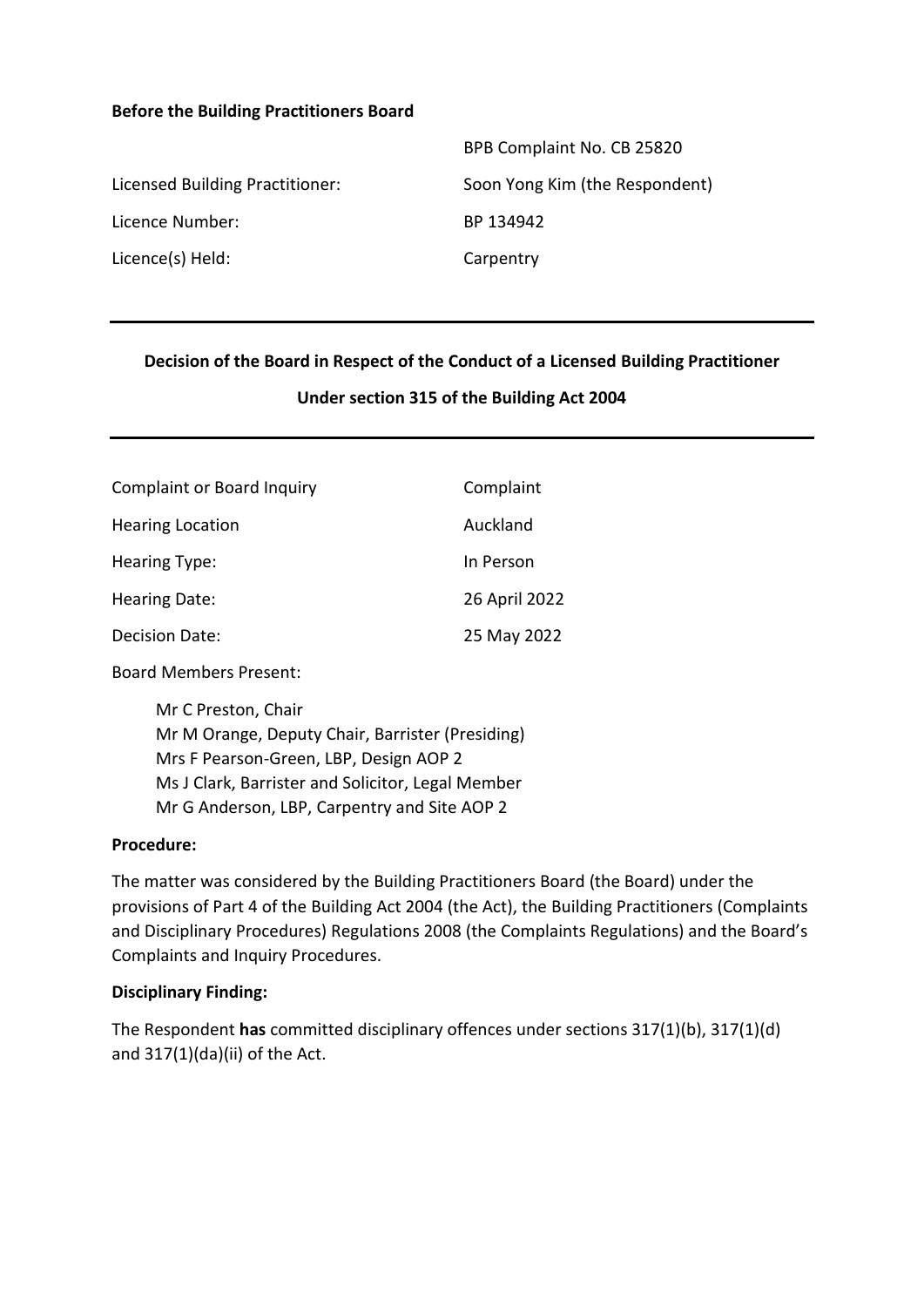## **Contents**

#### <span id="page-1-0"></span>**Summary of the Board's Decision**

[1] The Respondent carried out or supervised building work in a negligent manner and in a manner that was contrary to a building consent. He has also failed to provide a record of work on completion of restricted building work. He is fined \$3,500 and ordered to pay costs of \$3,500. The decision will be recorded in the Register of Licensed Building Practitioners for a period of three years.

#### <span id="page-1-1"></span>**The Charges**

- [2] The hearing resulted from a Complaint about the conduct of the Respondent and a Board resolution under regulation 10 of the Complaints Regulations<sup>1</sup> to hold a hearing in relation to building work at [OMITTED]. The alleged disciplinary offences the Board resolved to investigate were that the Respondent:
	- (a) carried out or supervised building work or building inspection work in a negligent or incompetent manner (s 317(1)(b) of the Act) in that, he undertook building work that may not have met the standard expected of a Licensed Building Practitioner as set out in the complaint file and outlined in the report of [OMITTED] on pages 75-76 of the Board's file, the report by [OMITTED] on pages 77-93 of the Board's file, the issues raised by [OMITTED] as noted on

<sup>&</sup>lt;sup>1</sup> The resolution was made following the Board's consideration of a report prepared by the Registrar in accordance with the Complaints Regulations.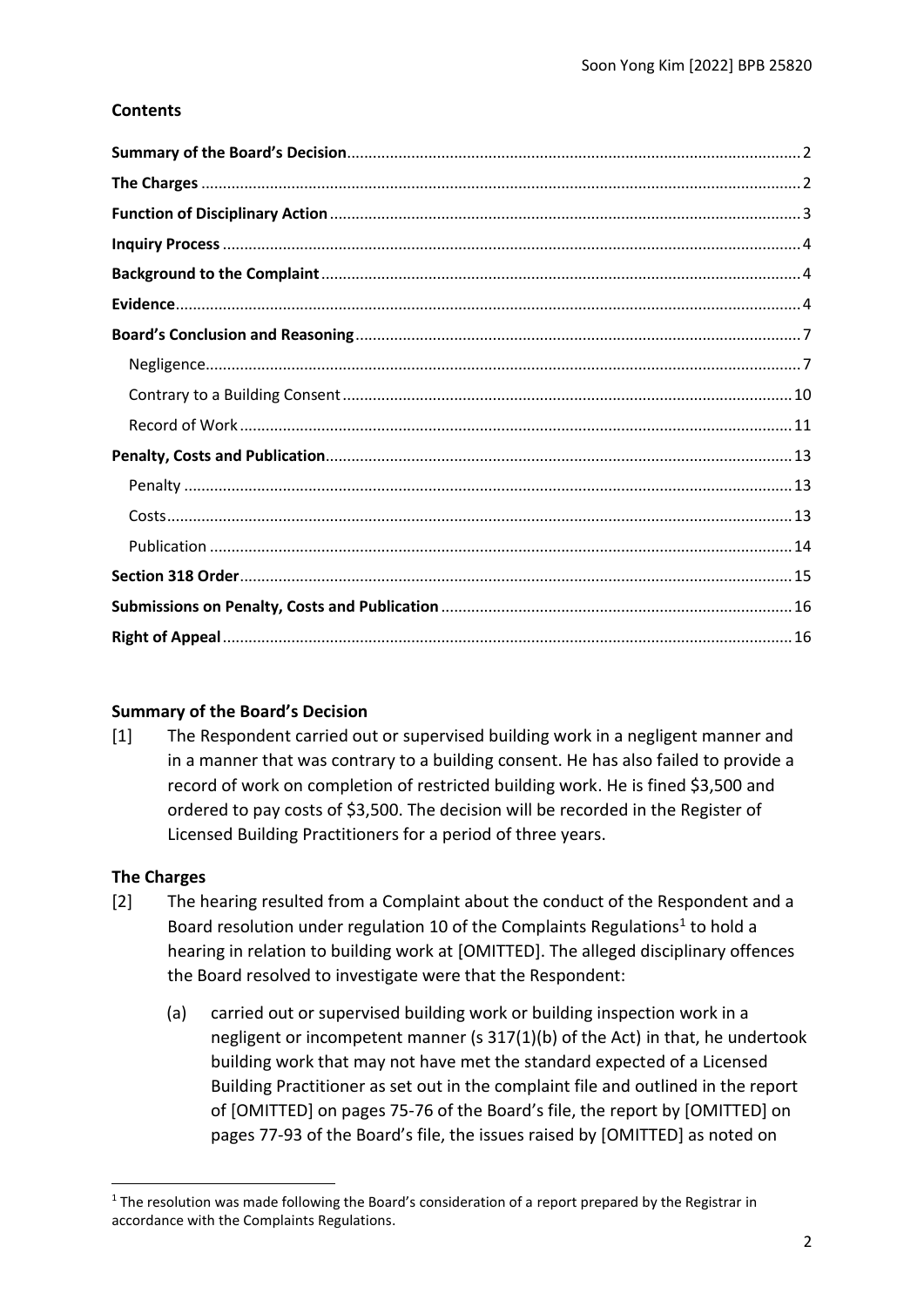page 8 clause 5.13 of the Registrar's report and those noted in failed Council inspections;

- (b) carried out or supervised building work or building inspection work that does not comply with a building consent (s 317(1)(d) of the Act) in that he may have undertaken building work that did not meet the building consent as set out in paragraph (a) above; and/or
- (c) failed, without good reason, in respect of a building consent that relates to restricted building work that he or she is to carry out (other than as an ownerbuilder) or supervise, or has carried out (other than as an owner-builder) or supervised, (as the case may be), to provide the persons specified in section 88(2) with a record of work, on completion of the restricted building work, in accordance with section 88(1) (s 317(1)(da)(ii) of the Act);

## <span id="page-2-0"></span>**Function of Disciplinary Action**

- [3] The common understanding of the purpose of professional discipline is to uphold the integrity of the profession. The focus is not punishment, but the protection of the public, the maintenance of public confidence and the enforcement of high standards of propriety and professional conduct. Those purposes were recently reiterated by the Supreme Court of the United Kingdom in *R v Institute of Chartered Accountants*  in England and Wales<sup>2</sup> and in New Zealand in Dentice v Valuers Registration Board<sup>3</sup>.
- [4] Disciplinary action under the Act is not designed to redress issues or disputes between a complainant and a respondent. In *McLanahan and Tan v The New Zealand Registered Architects Board, <sup>4</sup>* Collins J. noted that:

*"… the disciplinary process does not exist to appease those who are dissatisfied … . The disciplinary process … exists to ensure professional standards are maintained in order to protect clients, the profession and the broader community."*

[5] In a similar vein, the Board's investigation and hearing process is not designed to address every issue that is raised in a complaint or by a complainant. The disciplinary scheme under the Act and Complaint's Regulations focuses on serious conduct that warrants investigation and, if upheld, disciplinary action. Focusing on serious conduct is consistent with decisions made in the New Zealand courts in relation to the conduct of licensed persons<sup>5</sup>:

> *… the statutory test is not met by mere professional incompetence or by deficiencies in the practice of the profession. Something more is required. It includes a deliberate departure from accepted standards or such serious negligence as, although not deliberate, to portray indifference and an abuse.*

[6] Finally, the Board can only inquire into "the conduct of a licensed building practitioner" with respect to the grounds for discipline set out in section 317 of the

<sup>&</sup>lt;sup>2</sup> R v Institute of Chartered Accountants in England and Wales [2011] UKSC 1, 19 January 2011.

<sup>3</sup> [1992] 1 NZLR 720 at p 724

<sup>4</sup> [2016] HZHC 2276 at para 164

<sup>5</sup> *Pillai v Messiter (No 2)* (1989) 16 NSWLR 197 (A) at 200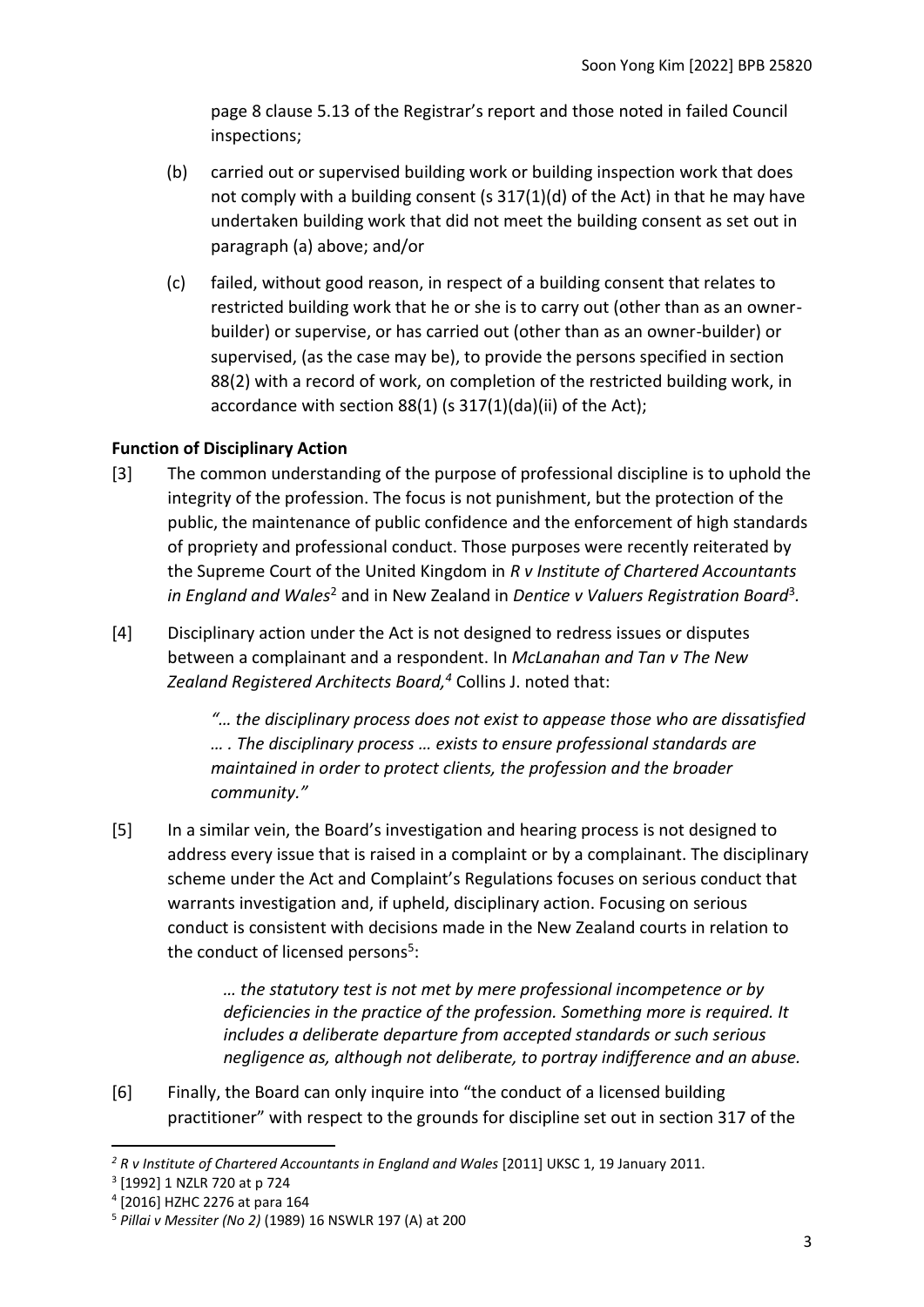Act. Those grounds do not include contractual breaches other than when the conduct reaches the high threshold for consideration under section 317(1)(i) of the Act, which deals with disrepute.

[7] The above commentary on the limitations of the disciplinary process is important to note as, on the basis of it, the Board's inquiries, and this decision, focus on and deal with the serious conduct complained about.

### <span id="page-3-0"></span>**Inquiry Process**

- [8] The investigation and hearing procedure under the Act and Complaints Regulations is inquisitorial, not adversarial. There is no requirement for a complainant to prove the allegations. Rather the Board sets the charges, and it decides what evidence is required at a hearing to assist it in its investigations. In this respect, the Board reviews the available evidence when considering the Registrar's Report and determines the witnesses that it believes will assist at a hearing. The hearing itself is not a review of all of the available evidence. Rather it is an opportunity for the Board to seek clarification and explore certain aspects of the charges in greater depth.
- [9] Whilst a complainant may not be required to give evidence at a hearing, they are welcome to attend and, if a complainant does attend, the Board provides them with an opportunity to participate in the proceedings.

## <span id="page-3-1"></span>**Background to the Complaint**

[10] The Respondent's company [OMITTED] had a labour only subcontract with the head contractor, [OMITTED], for the wall, mid floor and roof framing on a three-level townhouse development comprising of four units.

#### <span id="page-3-2"></span>**Evidence**

- [11] The Board must be satisfied on the balance of probabilities that the disciplinary offences alleged have been committed*<sup>6</sup>* . Under section 322 of the Act, the Board has relaxed rules of evidence that allow it to receive evidence that may not be admissible in a court of law.
- [12] The procedure the Board uses is inquisitorial, not adversarial. The Board examines the documentary evidence available to it prior to the hearing. The hearing is an opportunity for the Board, as the inquirer and decision-maker, to call and question witnesses to further investigate aspects of the evidence and to take further evidence from key witnesses. The hearing is not a review of all of the available evidence.

<sup>6</sup> *Z v Dental Complaints Assessment Committee* [2009] 1 NZLR 1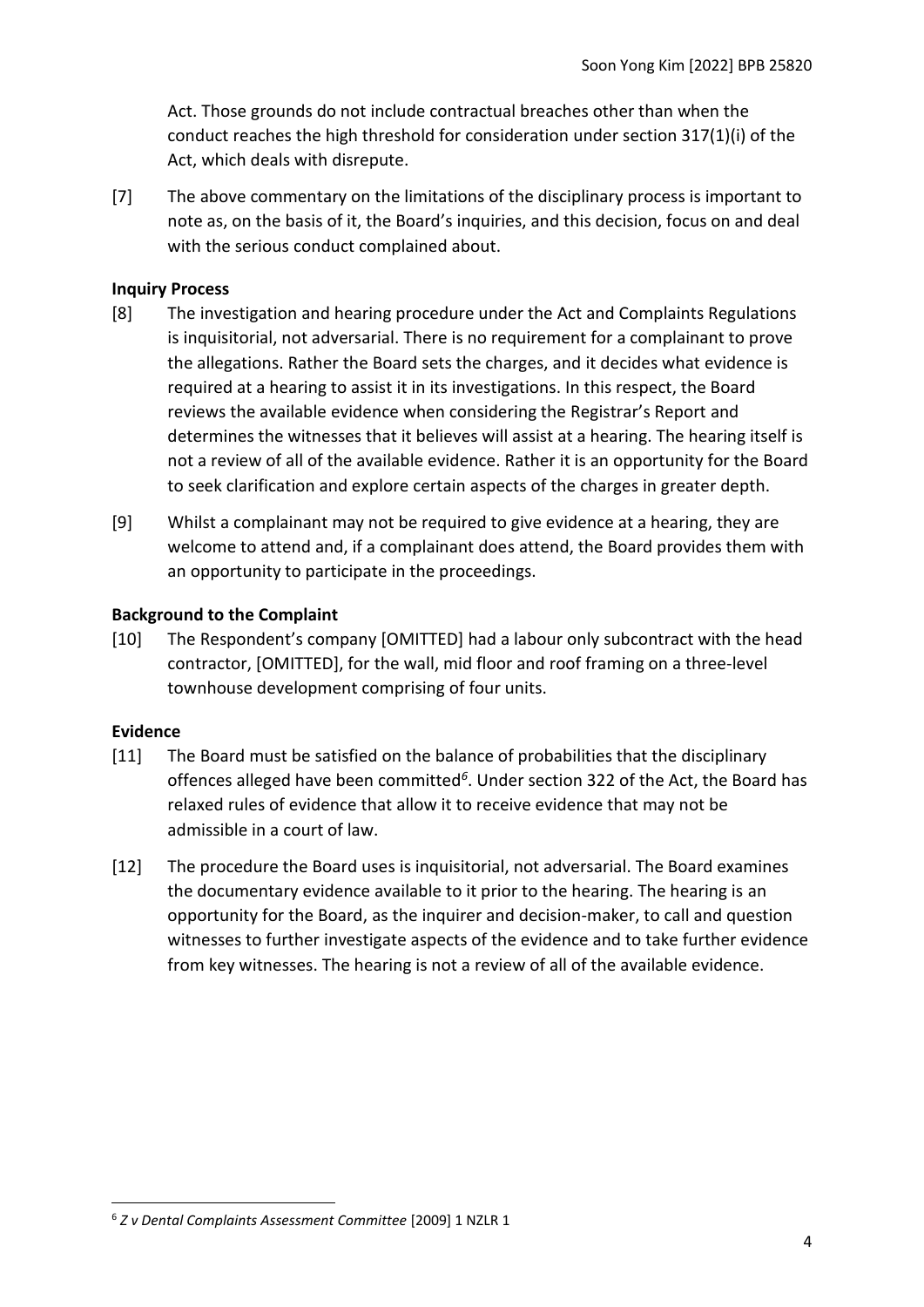- [13] In addition to the documentary evidence before it, the Board heard evidence at the hearing from:
	- Soon Yong Kim, the Respondent
	- [OMITTED], the Complainant
	- [OMITTED], [OMITTED]
	- [OMITTED], [OMITTED]
	- [OMITTED], [OMITTED]
- [14] An Interpreter attended the hearing and assisted the Respondent.
- [15] The Respondent stated that he had two employees on this site who had completed level 3 carpentry qualifications and had been working for him for a year and continue to work for him now. The Respondent had one other site operating at the same time with different staff, and he went between sites. His evidence was that no one worked on this site without him being present.
- [16] The Board proceeded by way of taking the Respondent through the report of Mr [OMITTED] from [OMITTED], provided by the Complainant. (Document 2.5.12, Page 75 of the Board's file). Mr [OMITTED] had been summonsed to appear at the hearing, but he sought and was granted permission to have Mr [OMITTED] attend in substitution. Mr [OMITTED] has a BE(Hons), is a Senior Engineer at [OMITTED] has worked there for six years and was the author of the report under Mr [OMITTED]'s supervision.
- [17] The Board pointed to items of work identified in the [OMITTED] report as failing the Engineers site inspection – for example, joist hangers missing for the beam connections (item 4 and 16), wind beam end connection not installed (item 6), lintel end fixings not completed (items 2, 8 and 14), studs supporting steel beams and lintels not tied or bolted together (item 3, 15, 1 and 20). The Respondent answered that there were material supply issues and a lack of scaffolding. He intended to go back and complete all of these matters before the Council inspected the related work.
- [18] Ms [OMITTED], the Complainant and Mr [OMITTED], both of [OMITTED], the main contractor, stated that there were no material supply issues. Mr [OMITTED], who was the project manager, advised that when asked for further materials, the turnaround time to provide what was required was between 2 hours and the next day.
- [19] The Respondent agreed that he would request materials from Mr [OMITTED] and that, depending on the situation, they would arrive later the same day or up to two days later.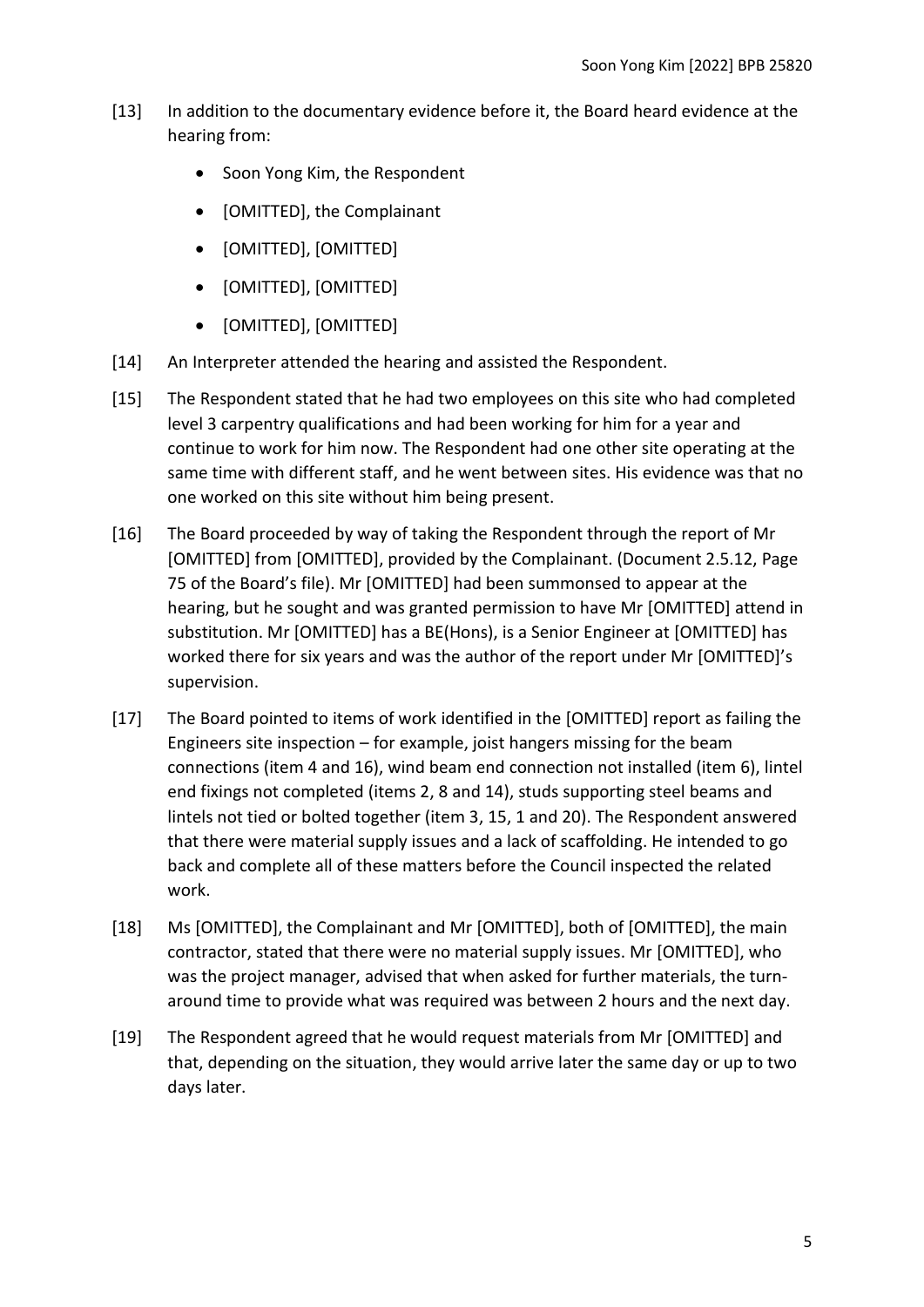- [20] The Board put to the Respondent that it would have been easier and more logical in terms of correct work sequencing to complete these items before moving on to other work. The Board further queried the Respondent on why he did not ensure fixings on the lower level were in place for structural elements before he moved on to the upper levels that relied on that structure. The Respondent stated that there were no materials on-site, and he would have checked all of these items before Council inspection and dealt with them then. He did not consider it an issue that, in some circumstances, it would have been difficult to complete this work later and that it may have required removing and redoing existing work in order to install the required fixings.
- [21] Further workmanship issues from Mr [OMITTED]'s report that were put to the Respondent were-
	- (a) Missing beams (items 1 and 12). The Respondent maintained this work was incomplete and that he would have checked later and completed it. When asked why it was not completed at the time, he said he "*cannot remember right now".* The Respondent did accept that it made sense to install the beams before the ceiling battens and flooring above.
	- (b) Wind beam is not a continuous full length (item 5). The Respondent said the span was too long for a single piece of timber but that he did not ask the Engineer if it was acceptable to join two pieces. Mr [OMITTED] explained that 6.3 metres is the longest piece of timber available and that this span was shorter than that. He also highlighted the significance of having a jointed wind beam, in that if it is not a continuous beam, it can deflect under the lateral wind load and break at the join.
	- (c) Single joists were installed instead of double joists as required by the consented plans (item 13). The Respondent agreed that he *"missed this requirement".*
	- (d) Two lots of B24 joists were not bolted together (item 11). Mr [OMITTED] stated that the framing on the floor above was complete, and these bolts had not been installed. Mr [OMITTED] explained that by leaving the bolts until later, the beam could buckle and/or split in the intervening period. The Respondent replied that he was waiting on the bolts.
	- (e) Pre-nail wall frame installed back to front (item 21). The Respondent had no explanation for why the wall was put in the wrong way.
- [22] Further aspects of the Respondent's workmanship were put to him based on a report by Mr [OMITTED] of [OMITTED] created for the Complainant. (Document 2.5.32, Page 95 of the Board's file). These included poor Z nail fixing, which the Respondent accepted was *"not ok",* and bolts used where the thread was too short. On this issue, the Respondent said, *"it will be ok"* when they are tightened, and they *"haven't been completed yet".*
- [23] The Respondent used coach bolts instead of the engineers' bolts which were specified in the consented plans (Document 2.5.35, Page 98 of the Board's files). It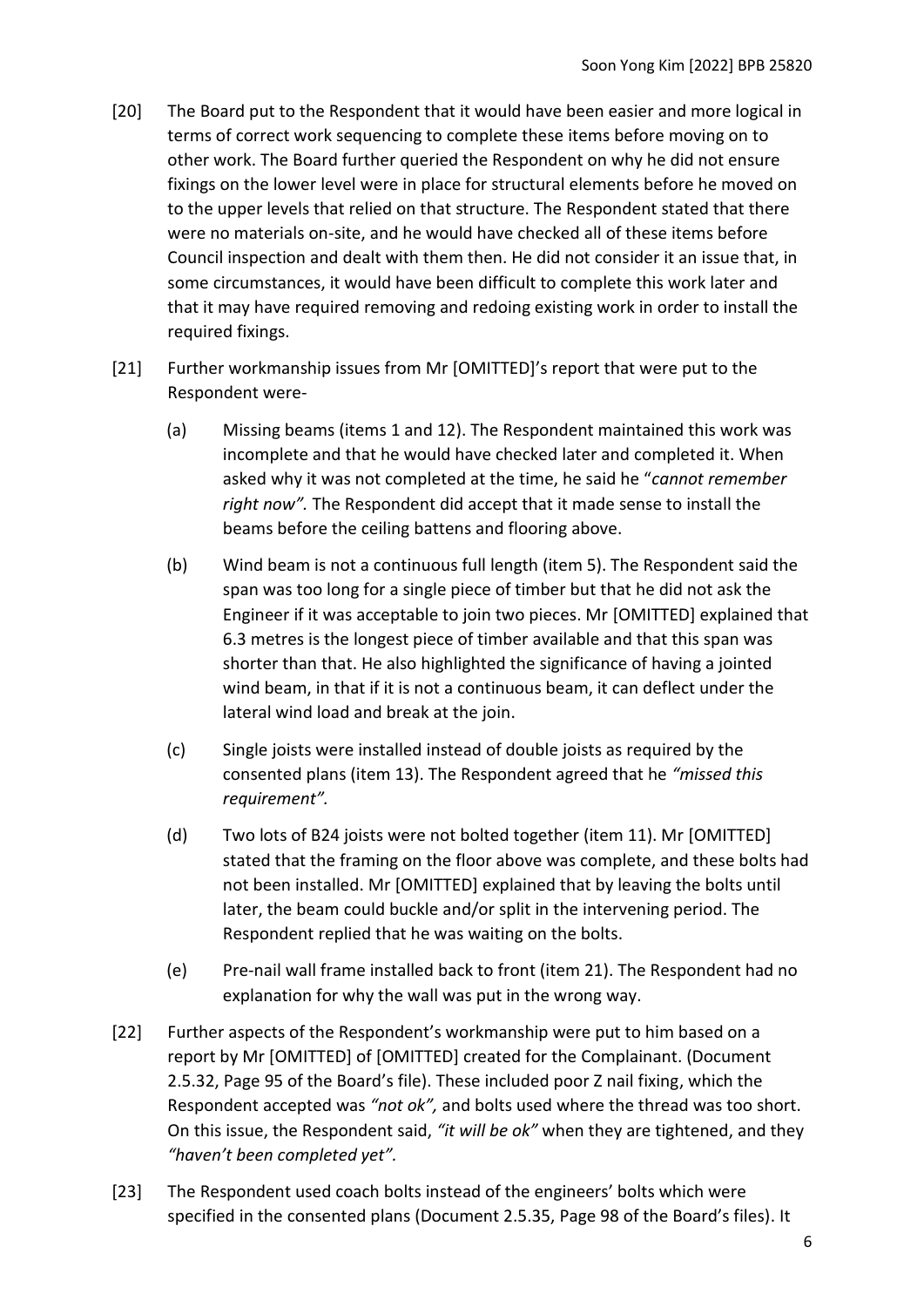was put to the Respondent by the Board that such a change from the consented plans would require a minor variation. The Respondent thought that he could use either coach or engineers' bolts and had not prepared a minor variation.

[24] Turning to the requirement to provide a record of work. The Respondent's written response stated that his work on-site was from 22 April 2021 to 19 July 2021. Around 24 July 2021, the Respondent stated the Complainant texted him saying someone else was taking over his work. (Document 2.2, Page 49 of the Board's file). The Council file was obtained on 30 August 2021 and it did not contain a record of work from the Respondent. At the hearing, the Respondent confirmed that he still had not provided a record of work. The reason he gave was that as someone else had been working at the site, he "*cannot guarantee the work*".

## <span id="page-6-0"></span>**Board's Conclusion and Reasoning**

- [25] The Board has decided that the Respondent **has**:
	- (a) carried out or supervised building work in a negligent manner (s 317(1)(b) of the Act);
	- (b) carried out or supervised building work that does not comply with a building consent (s 317(1)(d) of the Act); and
	- (c) failed, without good reason, in respect of a building consent that relates to restricted building work that he has carried out (other than as an ownerbuilder) or supervised, (as the case may be), to provide the persons specified in section 88(2) with a record of work, on completion of the restricted building work, in accordance with section 88(1) (s 317(1)(da)(ii) of the Act)

and **should** be disciplined.

#### <span id="page-6-1"></span>Negligence

- [26] Negligence is the departure by a licensed building practitioner whilst carrying out or supervising building work from an accepted standard of conduct. It is judged against those of the same class of licence as the person whose conduct is being inquired into. This is described as the *Bolam<sup>7</sup>* test of negligence which has been adopted by the New Zealand Courts<sup>8</sup>.
- [27] The New Zealand Courts have stated that an assessment of negligence in a disciplinary context is a two-stage test<sup>9</sup>. The first is for the Board to consider whether the practitioner has departed from the acceptable standard of conduct of a professional. The second is to consider whether the departure is significant enough to warrant a disciplinary sanction or, in other words, whether the conduct was serious enough.

<sup>7</sup> *Bolam v Friern Hospital Management Committee* [1957] 1 WLR 582

<sup>8</sup> *Martin v Director of Proceedings* [2010] NZAR 333 (HC), *F v Medical Practitioners Disciplinary Tribunal* [2005] 3 NZLR 774 (CA)

<sup>9</sup> *Martin v Director of Proceedings* [2010] NZAR 333 (HC), *F v Medical Practitioners Disciplinary Tribunal* [2005] 3 NZLR 774 (CA)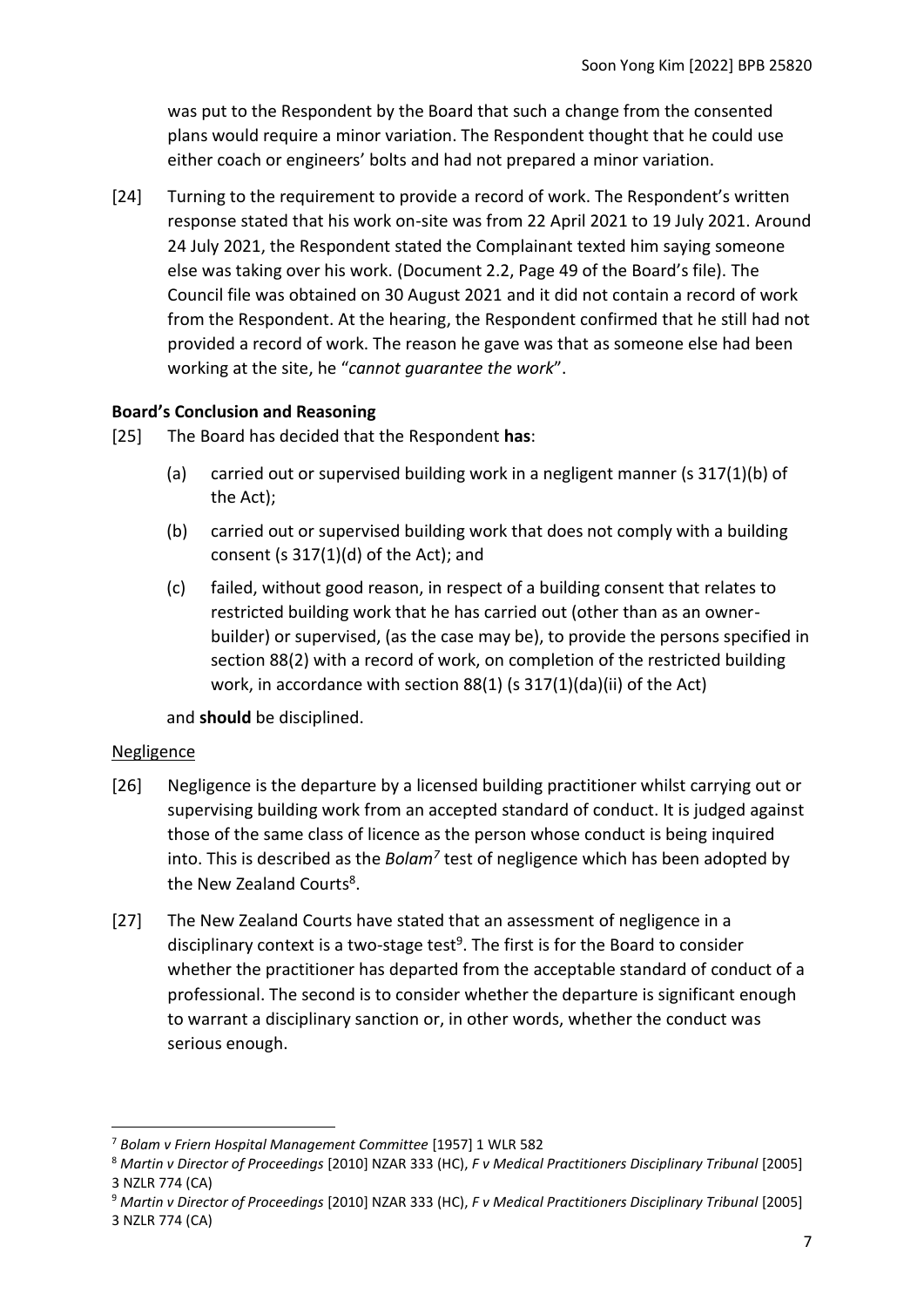- [28] When considering what an acceptable standard is, the Board must have reference to the conduct of other competent and responsible practitioners and the Board's own assessment of what is appropriate conduct, bearing in mind the purpose of the Act.<sup>10</sup> The test is an objective one, and in this respect, it has been noted that the purpose of discipline is the protection of the public by the maintenance of professional standards and that this could not be met if, in every case, the Board was required to take into account subjective considerations relating to the practitioner<sup>11</sup>
- [29] The Board notes that the purposes of the Act are:

### *3 Purposes*

*This Act has the following purposes:*

- *(a) to provide for the regulation of building work, the establishment of a licensing regime for building practitioners, and the setting of performance standards for buildings to ensure that—*
	- *(i) people who use buildings can do so safely and without endangering their health; and*
	- *(ii) buildings have attributes that contribute appropriately to the health, physical independence, and well-being of the people who use them; and*
	- *(iii) people who use a building can escape from the building if it is on fire; and*
	- *(iv) buildings are designed, constructed, and able to be used in ways that promote sustainable development:*
- *(b) to promote the accountability of owners, designers, builders, and building consent authorities who have responsibilities for ensuring that building work complies with the building code.*
- [30] In terms of seriousness in *Collie v Nursing Council of New Zealand, <sup>12</sup>* the Court's noted, as regards the threshold for disciplinary matters, that:

*[21] Negligence or malpractice may or may not be sufficient to constitute professional misconduct and the guide must be standards applicable by competent, ethical and responsible practitioners and there must be behaviour which falls seriously short of that which is to be considered acceptable and not mere inadvertent error, oversight or for that matter carelessness.*

[31] In *Pillai v Messiter (No 2)*<sup>13</sup> the Court of Appeal stated:

*… the statutory test is not met by mere professional incompetence or by deficiencies in the practice of the profession. Something more is required. It* 

<sup>10</sup> *Martin v Director of Proceedings [*2010] NZAR 333 at p.33

<sup>11</sup> *McKenzie v Medical Practitioners Disciplinary Tribunal* [2004] NZAR 47 at p.71

<sup>12</sup> [2001] NZAR 74

<sup>13</sup> (1989) 16 NSWLR 197 (CA) at 200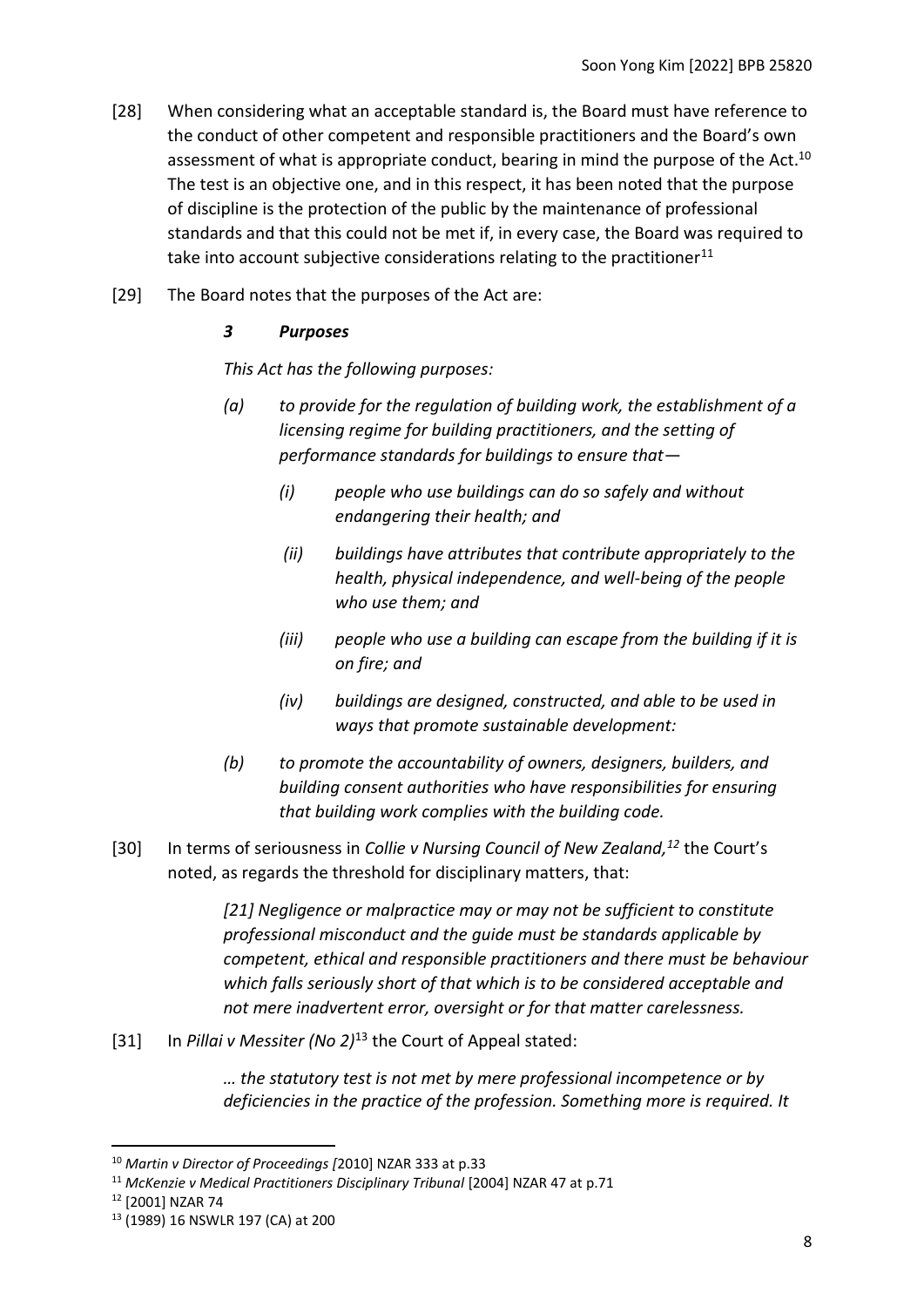*includes a deliberate departure from accepted standards or such serious negligence as, although not deliberate, to portray indifference and an abuse.*

- [32] The Respondent executed the building work out of the correct and logical sequence, leaving items incomplete. This meant work was done on upper levels, which relied on the structural integrity of the lower work having been correctly completed when it had not been. That potentially put those working on the dwelling at risk. Furthermore, later fixing of this incomplete work would have involved the removal and redoing of existing work which was neither logical nor practical. In particular, in one area, the entire area was constructed with single joists, whereas double joists were required. The rework and extra work required would have been substantial. If materials were not available, then the work should have been delayed until they were. Also, the studs supporting steel beams and lintels not being tied or bolted together, missing joist hangers, missing beams, and cut wind beams were all examples of building work that had not been completed to a standard to be expected from a Licensed Building Practitioner.
- [33] The Board accepts that the lack of scaffolding on the fourth side of the building caused a safety issue for the Respondent and contributed to some of the out-ofsequenced and incomplete work.
- [34] The explanation that the unavailability of materials caused some of these issues may have been correct in a few instances. However, given the Complainant's and Mr [OMITTED]'s explanation of the material ordering process, with which the Respondent fundamentally agreed, the Board does not accept that this is a valid reason for the continued non-completion of those items or for the continuation of structurally reliant work on upper levels. Moreover, given the progress of the build, it was apparent that many of the missing connections had been missing for extended periods of time and beyond what could be viewed as issues related to materials shortages.
- [35] The Board, which includes persons with extensive experience and expertise in the building industry, decided that the Respondent had departed from what the Board considers to be an accepted standard of conduct and that the conduct was sufficiently serious enough to warrant a disciplinary outcome.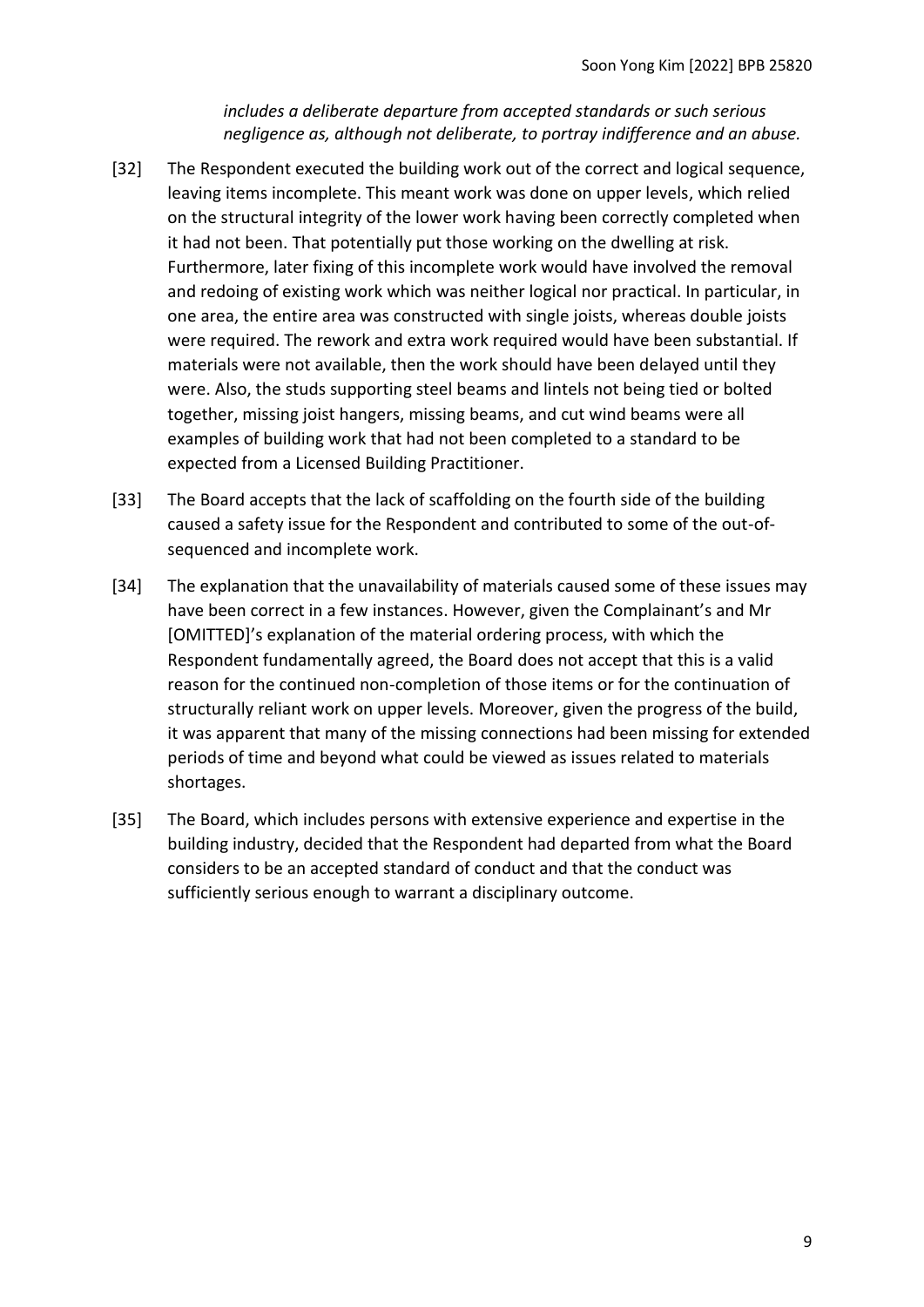## <span id="page-9-0"></span>Contrary to a Building Consent

[36] Under section 40 of the Act, all building work must be carried out in accordance with the building consent issued. Section 40 provides:

# *40 Buildings not to be constructed, altered, demolished, or removed without consent*

- *(1) A person must not carry out any building work except in accordance with a building consent.*
- *(2) A person commits an offence if the person fails to comply with this section.*
- *(3) A person who commits an offence under this section is liable on conviction to a fine not exceeding \$200,000 and, in the case of a continuing offence, to a further fine not exceeding \$10,000 for every day or part of a day during which the offence has continued.*
- [37] The process of issuing a building consent and the subsequent inspections under it ensure independent verification that the Building Code has been complied with and that the works will meet the required performance criteria in the Building Code. In doing so, the building consent process provides protection for owners of works and the public at large. This accords with the purposes of the Act.
- [38] Once a building consent has been granted, any changes to it must be dealt with in the appropriate manner. There are two ways in which changes can be dealt with; by way of a minor variation under section 45A of the Act; or as an amendment to the building consent. The extent of the change to the building consent dictates the appropriate method to be used. The critical difference between the two options is that building work under a building consent cannot continue if an amendment is applied for.
- [39] If changes are made to what is stipulated in the building consent, and the correct process for the change is not used, then the building work can be said to have not been completed in accordance with the building consent.
- [40] Unlike negligence contrary to a building consent is a form of strict liability offence. All that needs to be proven is that the building consent has not been complied with. No fault or negligence has to be established $^{14}$ .
- [41] Given the above factors, and the workmanship issues discussed above (particularly the use of single joists instead of double joists, coach bolts instead of engineers' bolts, missing beams and the cutting of the wind beam), the Board finds that the building consent had not been complied with. It is noted, however, that the finding of negligence and that of building contrary to a building consent are integrally

<sup>14</sup> *Blewman v Wilkinson* [1979] 2 NZLR 208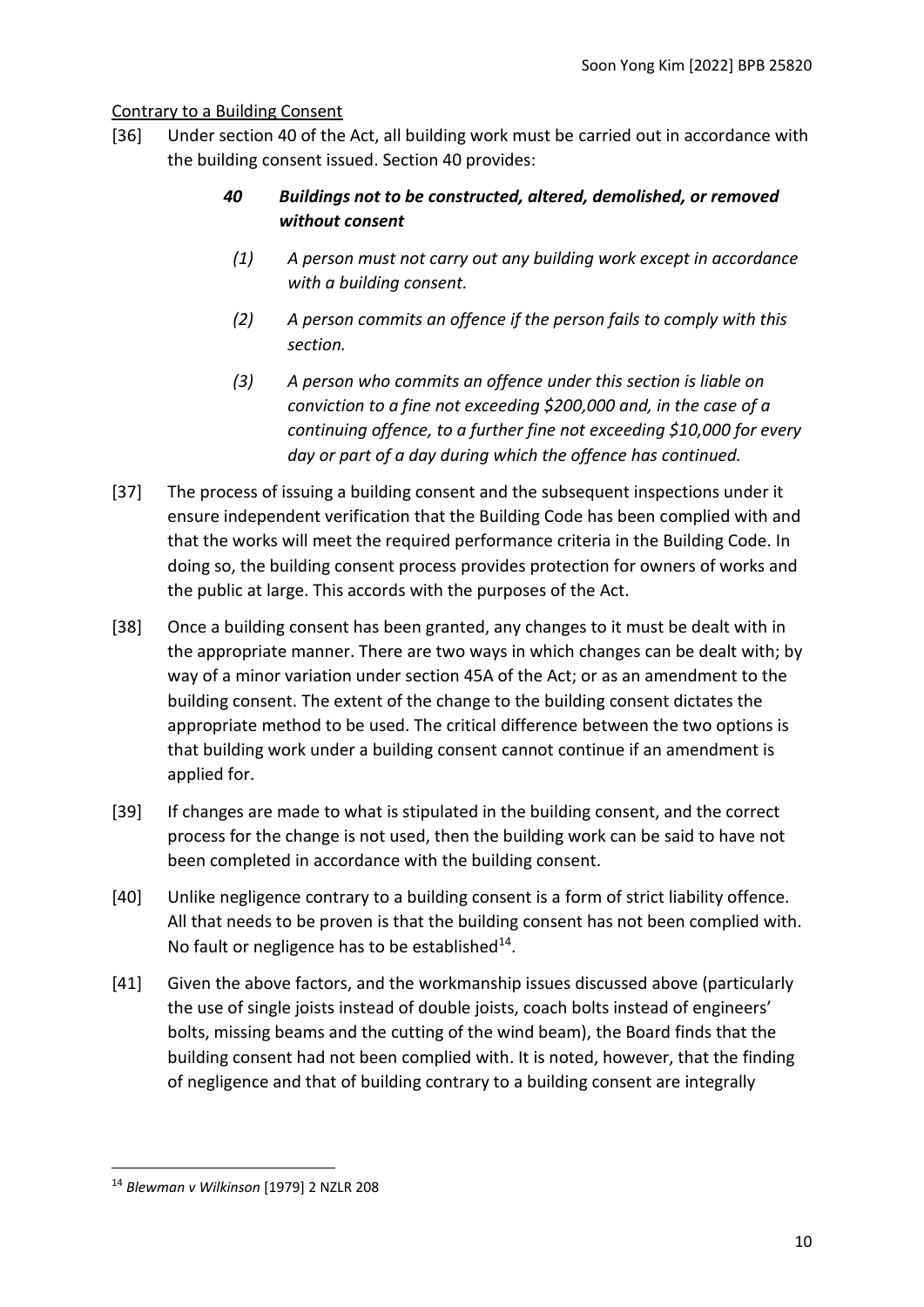connected and, as such, they will be treated as a single offence when the Board considers penalty.

#### <span id="page-10-0"></span>Record of Work

- [42] There is a statutory requirement under section 88(1) of the Building Act 2004 for a licensed building practitioner to provide a record of work to the owner and the territorial authority on completion of restricted building work<sup>15</sup>.
- [43] Failing to provide a record of work is a ground for discipline under section 317(1) (da)(ii) of the Act. In order to find that ground for discipline proven, the Board need only consider whether the Respondent had "good reason" for not providing a record of work on "completion" of the restricted building work.
- [44] The Board discussed issues with regard to records of work in its decision C2-01170<sup>16</sup> and gave guidelines to the profession as to who must provide a record of work, what a record of work is for, when it is to be provided, the level of detail that must be provided, who a record of work must be provided to and what might constitute a good reason for not providing a record of work.
- [45] The starting point with a record of work is that it is a mandatory statutory requirement whenever restricted building work under a building consent is carried out or supervised by a licensed building practitioner (other than as an ownerbuilder). Each and every licensed building practitioner who carries out restricted building work must provide a record of work.
- [46] The statutory provisions do not stipulate a timeframe for the licenced person to provide a record of work. The provisions in section 88(1) simply states "on completion of the restricted building work …". As was noted by Justice Muir in *Ministry of Business Innovation and Employment v Bell<sup>17</sup> "... the only relevant* precondition to the obligations of a licenced building practitioner under s 88 is that he/she has completed their work".
- [47] As to when completion will have occurred is a question of fact in each case. In most situations, issues with the provision of a record of work do not arise. The work progresses, and records of work are provided in a timely fashion. That did not occur in the present case. The Respondent, on his own evidence, left the site on 19 July 2021 and was informed on 24 July 2021 by the Complainant that he would not be continuing with the work.
- [48] In past cases, the Board has held that where it becomes apparent that a licensed building practitioner will not be continuing, then their work will be considered to have been completed, and they will be required to provide a record of work soon thereafter. As such, the point in time had arrived when the Respondent knew or ought to have known that his restricted building work was complete and that a record of work was due.

<sup>&</sup>lt;sup>15</sup> Restricted Building Work is defined by the Building (Definition of Restricted Building Work) Order 2011

<sup>&</sup>lt;sup>16</sup> Licensed Building Practitioners Board Case Decision C2-01170 15 December 2015

<sup>17</sup> [2018] NZHC 1662 at para 50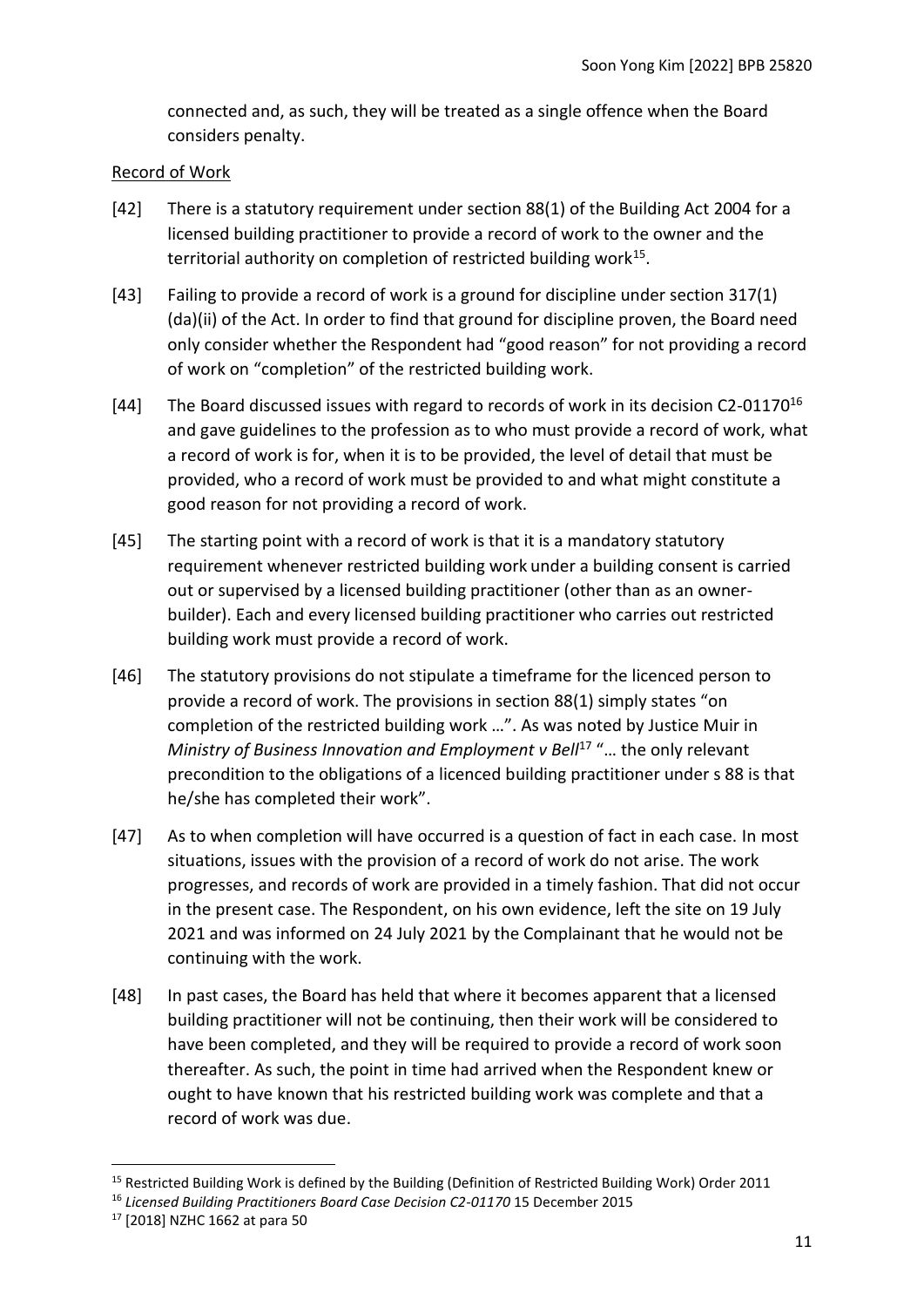- [49] To require otherwise would defeat the purpose of the record of work provisions in the Act, which are designed to create a documented record of who did what in the way of restricted building work under a building consent. It ensures all those involved in carrying out or supervising restricted building work can be identified by the owner (and any subsequent owner) and the territorial authority along with the restricted building work they carried out. If a record of work is not provided because the intended work is not complete, then there would be no such record.
- [50] In this case, completion of the Respondent's work occurred when he left the site in July 2021. To date, the Respondent has not provided a record of work. Accordingly, the Board finds that the record of work was not provided on completion as required, and the disciplinary offence has been committed.
- [51] Section 317(1) (da)(ii) of the Act provides for a defence of the licenced building practitioner having a "good reason" for failing to provide a record of work. If they can, on the balance of probabilities, prove to the Board that one exists, then it is open to the Board to find that a disciplinary offence has not been committed. Each case will be decided by the Board on its own merits, but the threshold for a good reason is high.
- [52] In this instance, the Respondent was concerned to give a record of work when others had been working on site after he left. He mistakenly thought that giving a record of work would be guaranteeing the work on-site, which he thought could include guaranteeing work done by others. Providing a record of work is not "signing off". It is not to be confused with a producer statement. It is not a statement as to the quality or compliance of restricted building work. It is, put simply, a statement of who did or supervised what in the way of restricted building work.
- [53] The Respondent, by his evidence, has not understood what a record of work is for. It is not a statement as to the quality or compliance of the restricted building work. It is not any form of sign off or undertaking. It is not to be confused with a producer statement. In this respect, it is to be noted that a record of work given by a licensed building practitioner does not, of itself, create any liability that would not otherwise exist, as section 88(4) provides:
	- *(4) A record of work given under subsection (1) does not, of itself, —*
		- *(a) create any liability in relation to any matter to which the record of work relates; or*
		- *(b) give rise to any civil liability to the owner that would not otherwise exist if the licensed building practitioner were not required to provide the record of work.*
- [54] It is also important to note that a record of work provides an opportunity to not only record what was carried out or supervised but also what was not done, completed, or supervised. As such, if the Respondent had concerns about future liability for work that he had not carried out or supervised, he could have used the record of work to capture those concerns.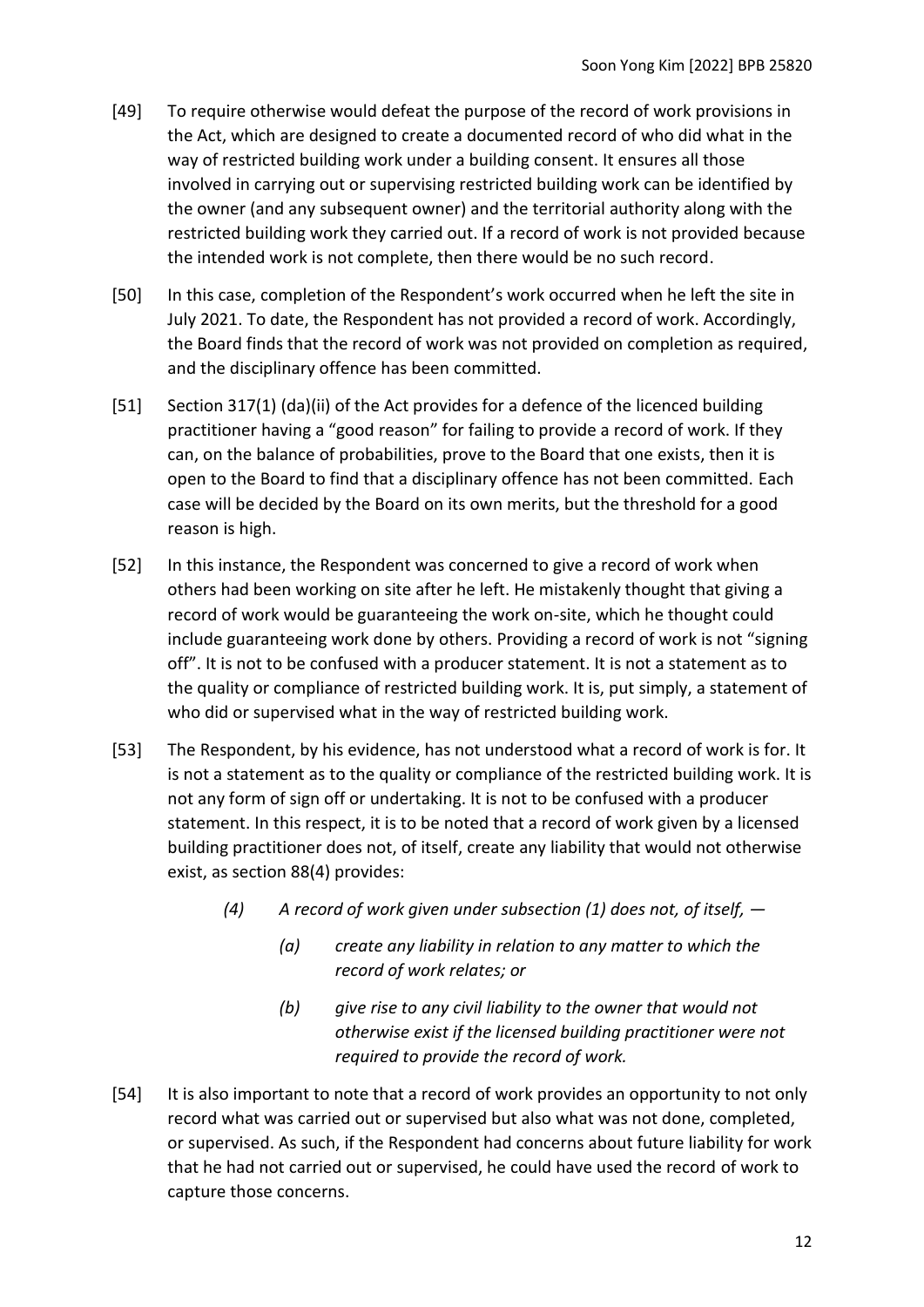[55] In this instance, the Board finds that the reasons provided by the Respondent do not establish a "good reason".

## <span id="page-12-0"></span>**Penalty, Costs and Publication**

- [56] Having found that one or more of the grounds in section 317 applies, the Board must, under section 318 of the Act<sup>i</sup>, consider the appropriate disciplinary penalty, whether the Respondent should be ordered to pay any costs and whether the decision should be published.
- [57] The Board heard evidence during the hearing relevant to penalty, costs and publication and has decided to make indicative orders and give the Respondent an opportunity to provide further evidence or submissions relevant to the indicative orders.

## <span id="page-12-1"></span>Penalty

[58] The purpose of professional discipline is to uphold the integrity of the profession; the focus is not punishment, but the enforcement of a high standard of propriety and professional conduct. The Board does note, however, that the High Court in *Patel v Complaints Assessment Committee*<sup>18</sup> commented on the role of "punishment" in giving penalty orders stating that punitive orders are, at times, necessary to provide a deterrent and to uphold professional standards. The Court noted:

> *[28] I therefore propose to proceed on the basis that, although the protection of the public is a very important consideration, nevertheless the issues of punishment and deterrence must also be taken into account in selecting the appropriate penalty to be imposed.*

- [59] The Board also notes that in *Lochhead v Ministry of Business Innovation and Employment,* <sup>19</sup> the Court noted that whilst the statutory principles of sentencing set out in the Sentencing Act 2002 do not apply to the Building Act, they do have the advantage of simplicity and transparency. The Court recommended adopting a starting point for a penalty based on the seriousness of the disciplinary offending prior to considering any aggravating and/or mitigating factors.
- [60] The negligence offence was at the mid-range of seriousness, and the record of work matter is at the lower end of the disciplinary scale. The Board considered that a fine was appropriate. It adopted a starting point of \$3,500. It did not consider there were any mitigating or aggravating factors present. As such, the fine is set at \$3,500. This is an amount that is consistent with other penalties imposed by the Board for similar offending.

<span id="page-12-2"></span>Costs

[61] Under section 318(4) the Board may require the Respondent "to pay the costs and expenses of, and incidental to, the inquiry by the Board."

<sup>18</sup> HC Auckland CIV-2007-404-1818, 13 August 2007 at p 27

<sup>19</sup> 3 November 2016, CIV-2016-070-000492, [2016] NZDC 21288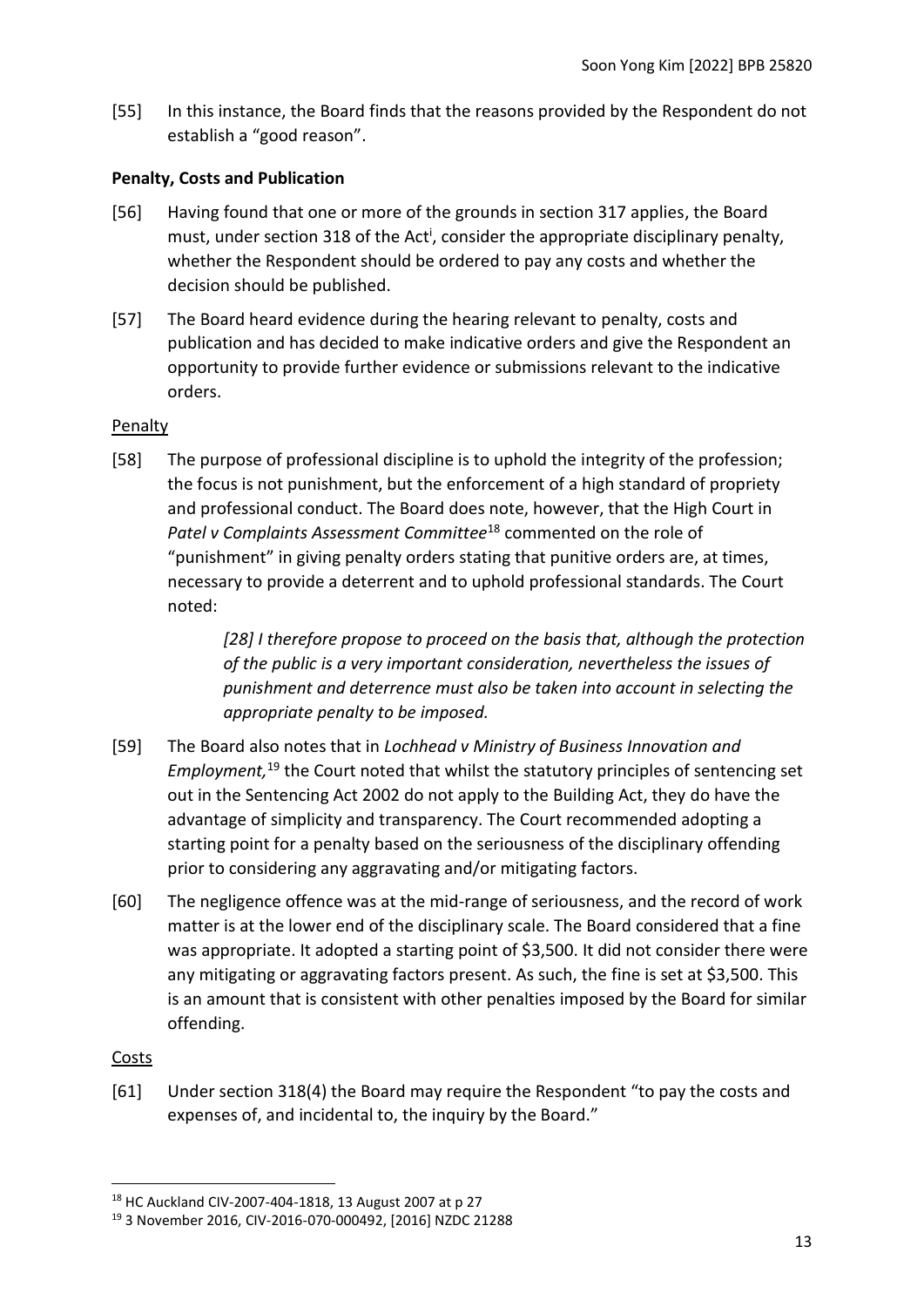- [62] The Respondent should note that the High Court has held that 50% of total reasonable costs should be taken as a starting point in disciplinary proceedings and that the percentage can then be adjusted up or down having regard to the particular circumstances of each case<sup>20</sup>.
- [63] In *Collie v Nursing Council of New Zealand,* <sup>21</sup> where the order for costs in the tribunal was 50% of actual costs and expenses the High Court noted that:

*But for an order for costs made against a practitioner, the profession is left to carry the financial burden of the disciplinary proceedings, and as a matter of policy that is not appropriate.*

[64] In Kenneth Michael Daniels v Complaints Committee 2 of the Wellington District Law Society, the High Court noted:

> *[46] All cases referred to in Cooray were medical cases and the Judge was careful to note that the 50 per cent was the general approach that the Medical Council took. We do not accept that if there was any such approach, it is necessarily to be taken in proceedings involving other disciplinary bodies. Much will depend upon the time involved, actual expenses incurred, attitude of the practitioner bearing in mind that whilst the cost of a disciplinary action by a professional body must be something of a burden imposed upon its members, those members should not be expected to bear too large a measure where a practitioner is shown to be guilty of serious misconduct.*

*[47] Costs orders made in proceedings involving law practitioners are not to be determined by any mathematical approach. In some cases 50 per cent will be too high, in others insufficient.*

- [65] The Board has adopted an approach to costs that uses a scale based on 50% of the average costs of different categories of hearings, simple, moderate, and complex. The current matter was moderate in complexity. Adjustments based on the High Court decisions above are then made.
- [66] Based on the above, the Board's costs order is that the Respondent is to pay the sum of \$3,500 toward the costs of and incidental to the Board's inquiry. This is the Board's scale amount for a hearing of this type and is significantly less than 50% of actual costs.

# <span id="page-13-0"></span>Publication

[67] As a consequence of its decision, the Respondent's name and the disciplinary outcomes will be recorded in the public register maintained as part of the Licensed Building Practitioners' scheme as is required by the Act<sup>22</sup>. The Board is also able, under section 318(5) of the Act, to order publication over and above the public register:

<sup>20</sup> *Cooray v The Preliminary Proceedings Committee* HC, Wellington, AP23/94, 14 September 1995, *Macdonald v Professional Conduct Committee,* HC, Auckland, CIV 2009-404-1516, 10 July 2009, *Owen v Wynyard* HC, Auckland, CIV-2009-404-005245, 25 February 2010.

<sup>21</sup> [2001] NZAR 74

<sup>&</sup>lt;sup>22</sup> Refer sections 298, 299 and 301 of the Act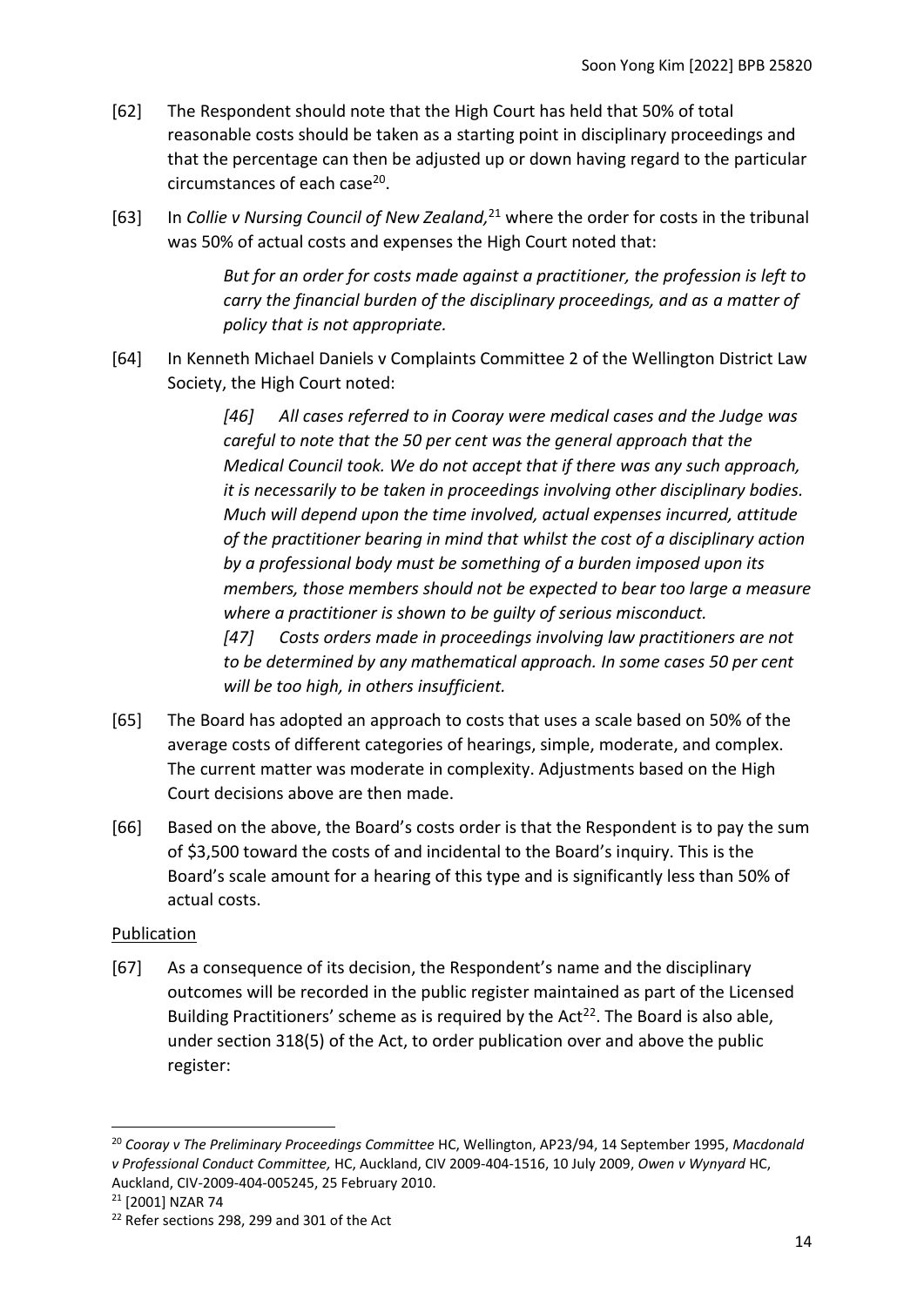*In addition to requiring the Registrar to notify in the register an action taken by the Board under this section, the Board may publicly notify the action in any other way it thinks fit.*

- [68] As a general principle, such further public notification may be required where the Board perceives a need for the public and/or the profession to know of the findings of a disciplinary hearing. This is in addition to the Respondent being named in this decision.
- [69] Within New Zealand, there is a principle of open justice and open reporting, which is enshrined in the Bill of Rights Act 1990<sup>23</sup>. The Criminal Procedure Act 2011 sets out grounds for suppression within the criminal jurisdiction<sup>24</sup>. Within the disciplinary hearing jurisdiction, the courts have stated that the provisions in the Criminal Procedure Act do not apply but can be instructive<sup>25</sup>. The High Court provided guidance as to the types of factors to be taken into consideration in *N v Professional Conduct Committee of Medical Council<sup>26</sup> .*
- [70] The courts have also stated that an adverse finding in a disciplinary case usually requires that the name of the practitioner be published in the public interest<sup>27</sup>. It is, however, common practice in disciplinary proceedings to protect the names of other persons involved as naming them does not assist the public interest.
- <span id="page-14-0"></span>[71] Based on the above, the Board **will not** order further publication.

## **Section 318 Order**

- [72] For the reasons set out above, the Board directs that:
	- **Penalty: Pursuant to section 318(1)(f) of the Building Act 2004, the Respondent is ordered to pay a fine of \$3,500.**
	- **Costs: Pursuant to section 318(4) of the Act, the Respondent is ordered to pay costs of \$3,500 (GST included) towards the costs of, and incidental to, the inquiry of the Board.**
	- **Publication: The Registrar shall record the Board's action in the Register of Licensed Building Practitioners in accordance with section 301(l)(iii) of the Act.**

**In terms of section 318(5) of the Act, there will not be action taken to publicly notify the Board's action, except for the note in the Register and the Respondent being named in this decision.**

[73] The Respondent should note that the Board may, under section 319 of the Act, suspend or cancel a licensed building practitioner's licence if fines or costs imposed as a result of disciplinary action are not paid.

 $26$  ibid

<sup>&</sup>lt;sup>23</sup> Section 14 of the Act

<sup>&</sup>lt;sup>24</sup> Refer sections 200 and 202 of the Criminal Procedure Act

<sup>25</sup> *N v Professional Conduct Committee of Medical Council* [2014] NZAR 350

<sup>&</sup>lt;sup>27</sup> Kewene v Professional Conduct Committee of the Dental Council [2013] NZAR 1055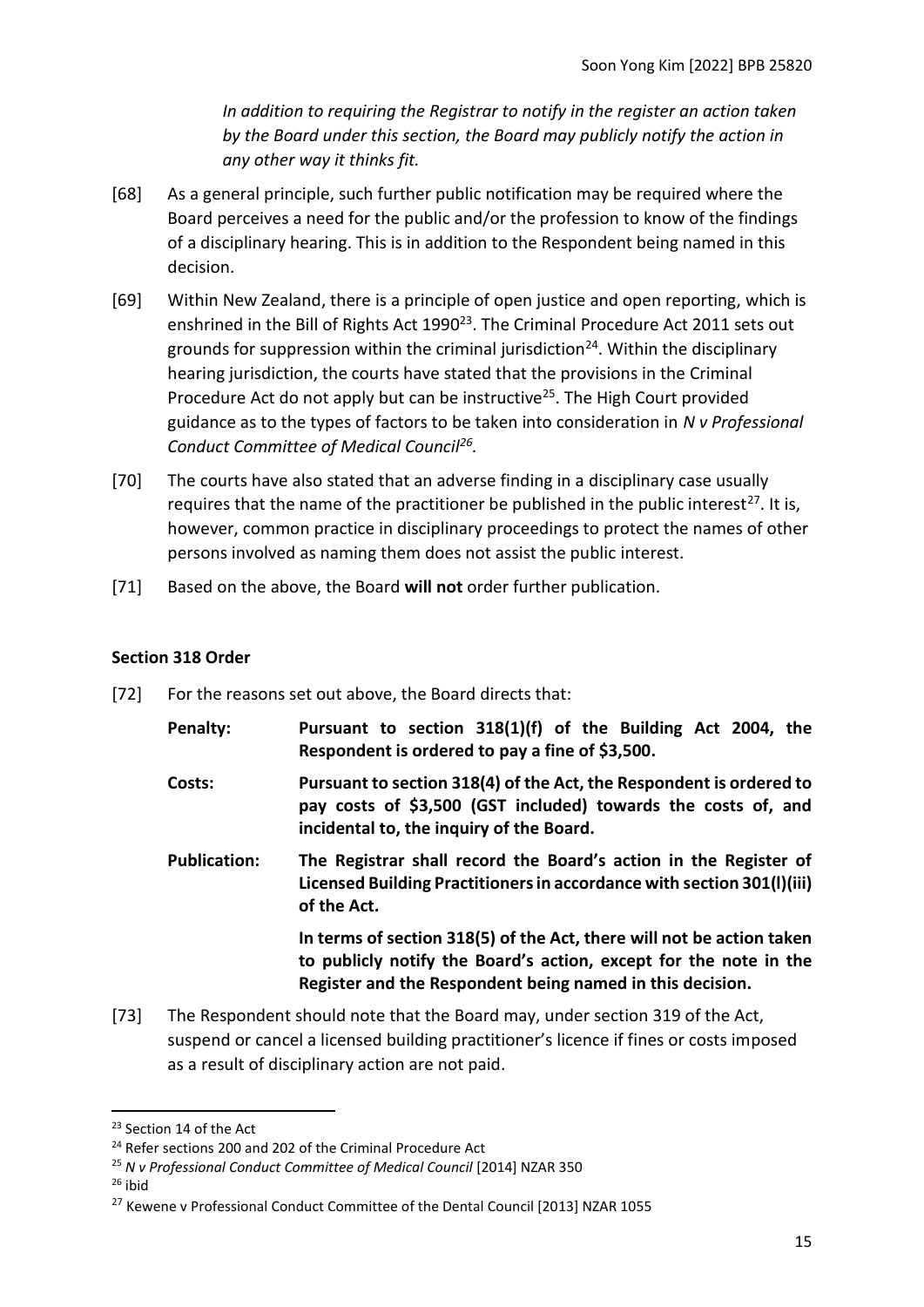### <span id="page-15-0"></span>**Submissions on Penalty, Costs and Publication**

- [74] The Board invites the Respondent to make written submissions on the matters of disciplinary penalty, costs, and publication up until close of business on *15 June 2022*. The submissions should focus on mitigating matters as they relate to the penalty, costs, and publication orders. If no submissions are received, then this decision will become final. If submissions are received, then the Board will meet and consider those submissions prior to coming to a final decision on penalty, costs, and publication.
- [75] In calling for submissions on penalty, costs and mitigation, the Board is not inviting the Respondent to offer new evidence or to express an opinion on the findings set out in this decision. If the Respondent disagrees with the Board's findings of fact and/or its decision that the Respondent has committed a disciplinary offence, the Respondent can appeal the Board's decision.

## <span id="page-15-1"></span>**Right of Appeal**

[76] The right to appeal Board decisions is provided for in section 330(2) of the Act<sup>ii</sup>.

Signed and dated this 25<sup>th</sup> day of May 2022

**Mr M Orange** Presiding Member

#### <sup>i</sup> *Section 318 of the Act*

- *(1) In any case to which section 317 applies, the Board may*
	- *(a) do both of the following things:*
		- *(i) cancel the person's licensing, and direct the Registrar to remove the person's name from the register; and*
		- *(ii) order that the person may not apply to be relicensed before the expiry of a specified period:*
		- *(b) suspend the person's licensing for a period of no more than 12 months or until the person meets specified conditions relating to the licensing (but, in any case, not for a period of more than 12 months) and direct the Registrar to record the suspension in the register:*
		- *(c) restrict the type of building work or building inspection work that the person may carry out or supervise under the person's licensing class or classes and direct the Registrar to record the restriction in the register:*
		- *(d) order that the person be censured:*
		- *(e) order that the person undertake training specified in the order:*
		- *(f) order that the person pay a fine not exceeding \$10,000.*